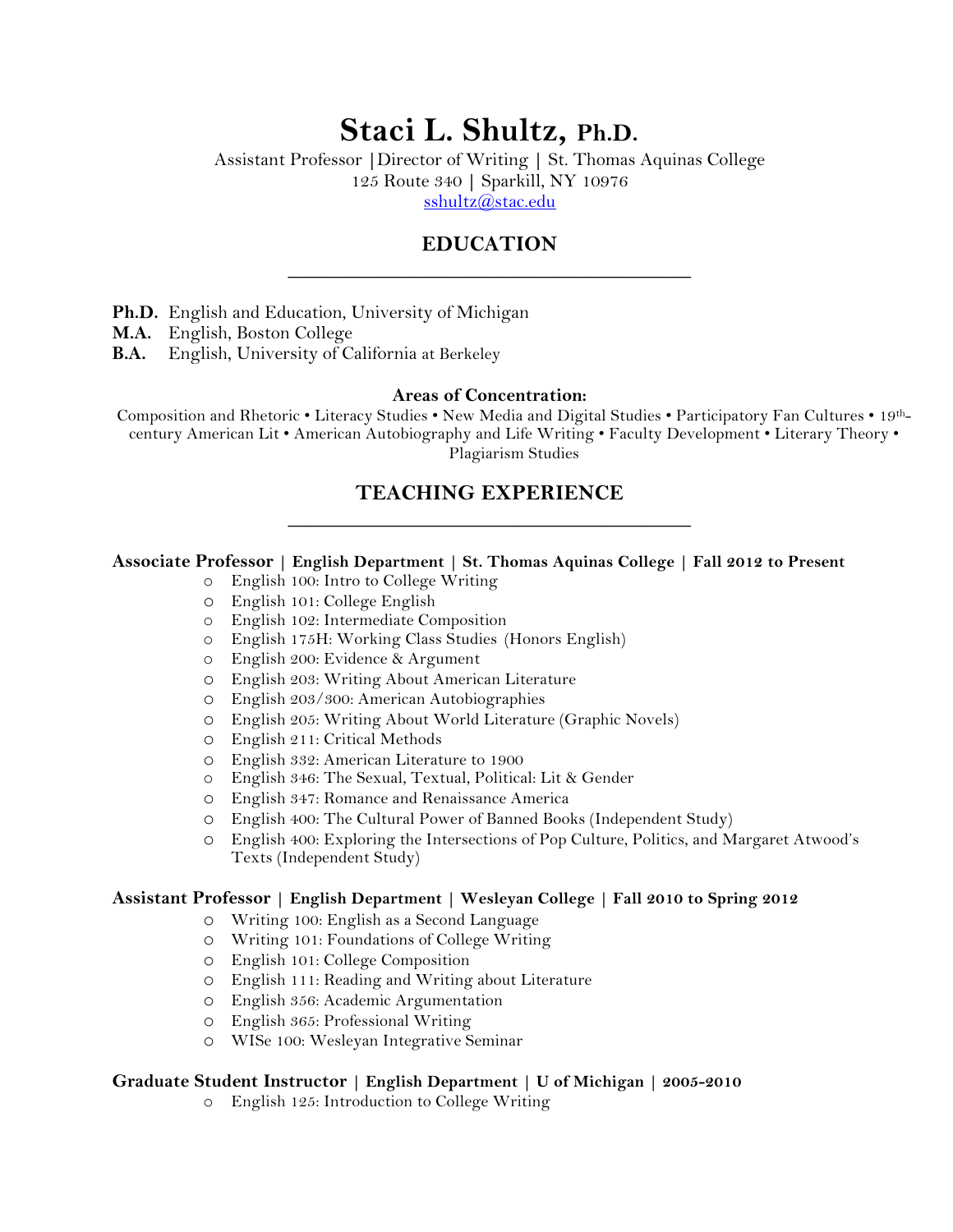- o English 225: Academic Argumentation
- o English 229: Professional Writing
- o English 325: The Art of the Essay (Creative Nonfiction)

### **Adjunct Lecturer | First Year Writing Program | BC | 2001-2005**

- o English 010: First-Year Writing Seminar (FWS)
- o English 080: Literary Forms (American Autobiography)
- o English 825: Composition Theory and the Teaching of Writing
	- Team-taught with Dr. Paula Mathieu

## **ADMINISTRATIVE & MENTORING EXPERIENCE \_\_\_\_\_\_\_\_\_\_\_\_\_\_\_\_\_\_\_\_\_\_\_\_\_\_\_\_\_\_\_\_\_\_\_\_\_**

### **Writing Program Director | St. Thomas Aquinas College | Fall 2013-Present**

- Facilitate annual Writing Program Faculty Workshop
- Review syllabi
- Provide feedback on assignments
- Advise instructors throughout the academic year regarding their courses
- Observe all adjunct instructors and provide feedback
- Coordinate teaching schedules
- Lead the collaborative and interdisciplinary working group Writing Instruction Team (WIT)
- Routinely consult and collaborate with Pathways, Office of Academic Affairs and Student Retention, and Advising
- Provide consultation to instructors across the College regarding issues related to teaching and assessing writing

### **Honors Program Director | Wesleyan College | 2011-2012**

- Facilitated Student Advisory Committee and Faculty Advisory Committee meetings
- Advised students on projects and courses related to the Honors Program
- Revamped requirements for Honors Program

### **Graduate Teaching Consultant | Center for Research on Learning & Teaching | U of M | 2007-2010**

- Facilitated Practice Teaching Sessions and orientation workshops for incoming Graduate Student Instructors (GSIs) from various departments
- Observed GSIs in the classroom across various departments
- Conducted Midterm Student Feedback (MSF) sessions for GSIs from various departments

#### **Graduate Student Mentor | English Department Writing Program | U of M | 2006-2007**

- Reviewed syllabi and assignments
- Coordinated monthly colloquia for EDWP GSIs<br>• Facilitated GSI Teaching Circles
- Facilitated GSI Teaching Circles
- Conducted class observations and MSFs
- Introduced new feature: EDWP Newsletter (monthly publication)<br>• Maintained EDWP website and wiki
- Maintained EDWP website and wiki
- Coordinated spring teaching workshop for incoming GSIs

#### **Associate Director | First Year Writing Program | Boston College | 2003-2005**

- Facilitated monthly faculty meetings
- Organized and conducted workshops for incoming Teaching Fellows (TFs)
- Observed TFs in classroom setting
- Participated in hiring and scheduling processes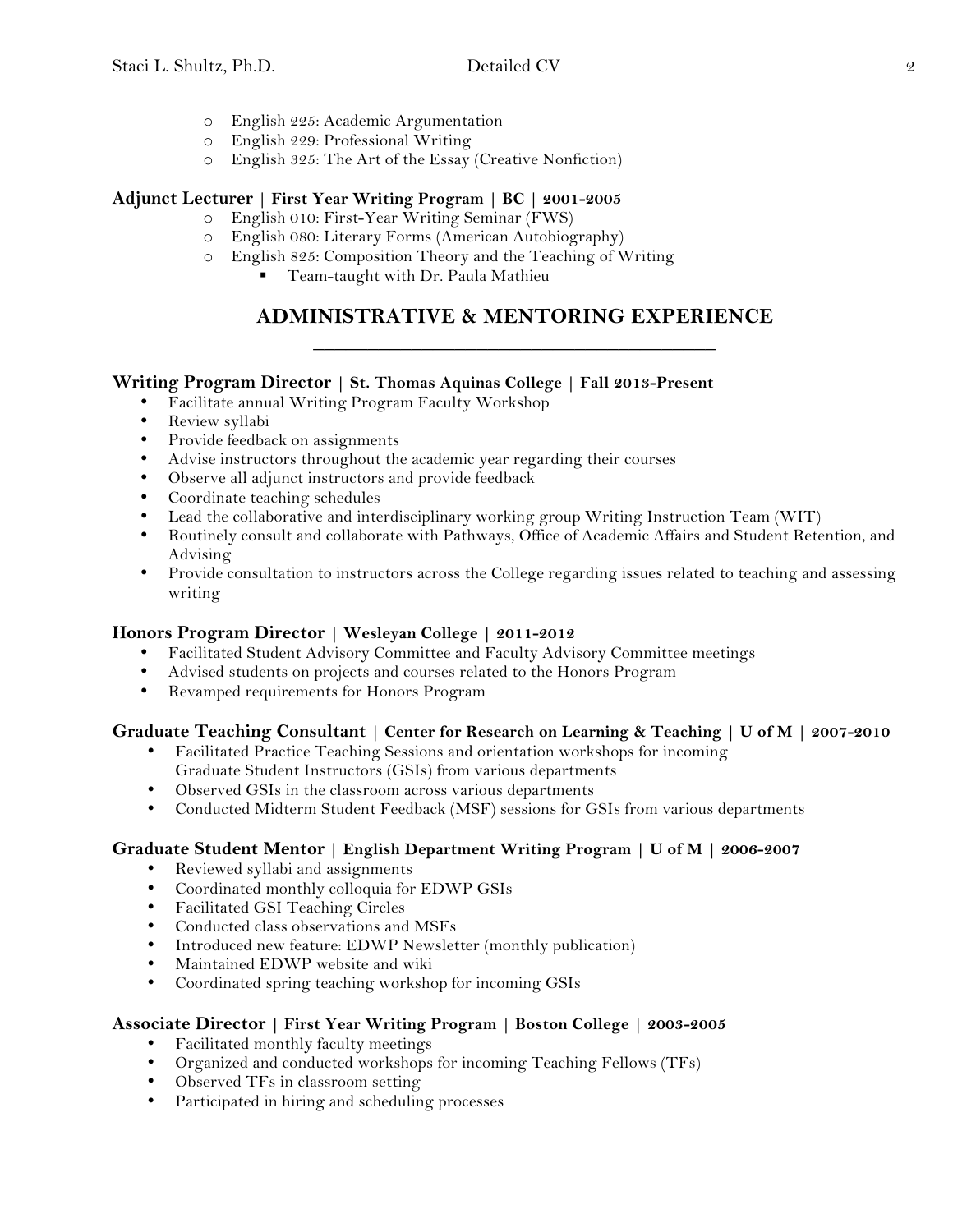• Scheduled visitors to speak at faculty functions

### **Assistant to Coordinator of Tutoring Services | Connor Family Learning Center | BC | 2000-2001**

- Conducted workshop for student tutors
- Gathered and organized resources to support writing tutors

## **AWARDS & RECOGNITION \_\_\_\_\_\_\_\_\_\_\_\_\_\_\_\_\_\_\_\_\_\_\_\_\_\_\_\_\_\_\_\_\_\_\_\_\_**

**Recipient:** Faculty Advisor of the Year **|** St. Thomas Aquinas College**|** 2018 **Nominee:** Faculty Member of the Year **|** St. Thomas Aquinas College**|** 2018 **Recipient:** Faculty Research Grant **|** St. Thomas Aquinas College**|** 2015 **Nominee:** Faculty Advisor of the Year **|** St. Thomas Aquinas College**|** 2015 **Recipient:** Rockland County's Forty Under 40 **|** Rockland Economic Development Corporation**|** 2014 **Recipient:** Rackham Graduate School's Research Grant **|** University of Michigan**|** 2010 **Recipient:** Rackham Graduate School's Outstanding GSI **|** University of Michigan**|** 2009 **Recipient:** Dolores Zohrab Liebmann Fund Fellowship **|** University of Michigan Nominee **|** 2009 **Recipient:** Rackham Graduate School's Dissertation Fellowship **|** University of Michigan**|** 2007 **Recipient:** HASTAC National Emerging Scholar **|** 2009-2010 **Recipient:** Moscow Prize for Excellence in Teaching **|** University of Michigan **|** 2007 **Recipient:** Donald J. White Teaching Excellence **|** Boston College **|** 2001 **Recipient:** Arts & Sciences Graduate Student of the Year **|** Boston College **|** 2001

## **PUBLICATIONS, CONTRIBUTIONS, and WORKS IN PROGRESS \_\_\_\_\_\_\_\_\_\_\_\_\_\_\_\_\_\_\_\_\_\_\_\_\_\_\_\_\_\_\_\_\_\_\_\_\_**

**Work in Progress:** *(Re)reading, (Re)watching, and (Re)writing The Handmaid's Tale in the Trump Era: Examining the Intersections of Fanfic and Activism*

- **Co-Editor:** *Writing and Education: Instruction, Practice, and Theory* **|**Book Series. Peter Lang. **|** Established 2017
- **Co-Author:** *Writing Places*, 1st and 2nd eds. **|**Longman Topics Reader **|** 2005 & 2012
- **Participant:** 2011 Computers & Writing Conference Planning Committee **|** 2010-2011
- **Participant:** HASTAC Scholars Blog **|** 2009 to Present
- **Assistant Editor:** *Discourse and Social Processes* **|** Hampton Press **|** 2007-2010
- **Co-Author:** *Writing Places* **|** Longman Topics Reader **|** 2005
- **Co-Author:** Writing Fellows Pilot Program **|** Boston College **|** 2004

## **NATIONAL CONFERENCES \_\_\_\_\_\_\_\_\_\_\_\_\_\_\_\_\_\_\_\_\_\_\_\_\_\_\_\_\_\_\_\_\_\_\_\_\_**

- **Presenter:** "(Re)reading, (Re)watching, and (Re)writing *The Handmaid's Tale* in the Trump Era." Popular Culture Association **|** Indianapolis, IN **|** 2018
- **Presenter:** "What It Looks Like to Build—and Neglect—Bridges at Institutions in Distress: An Examination of the Emotional Labor of Faculty at Small Regional Liberal Arts Colleges." College English Association **|** Indianapolis, IN **|** 2018
- Presenter: "Looking to Pop Culture for Ways to Disrupt Academic Dishonesty: How Fanfic Communities Cultivate Ethos." Popular Culture Association **|** Seattle, WA **|** 2016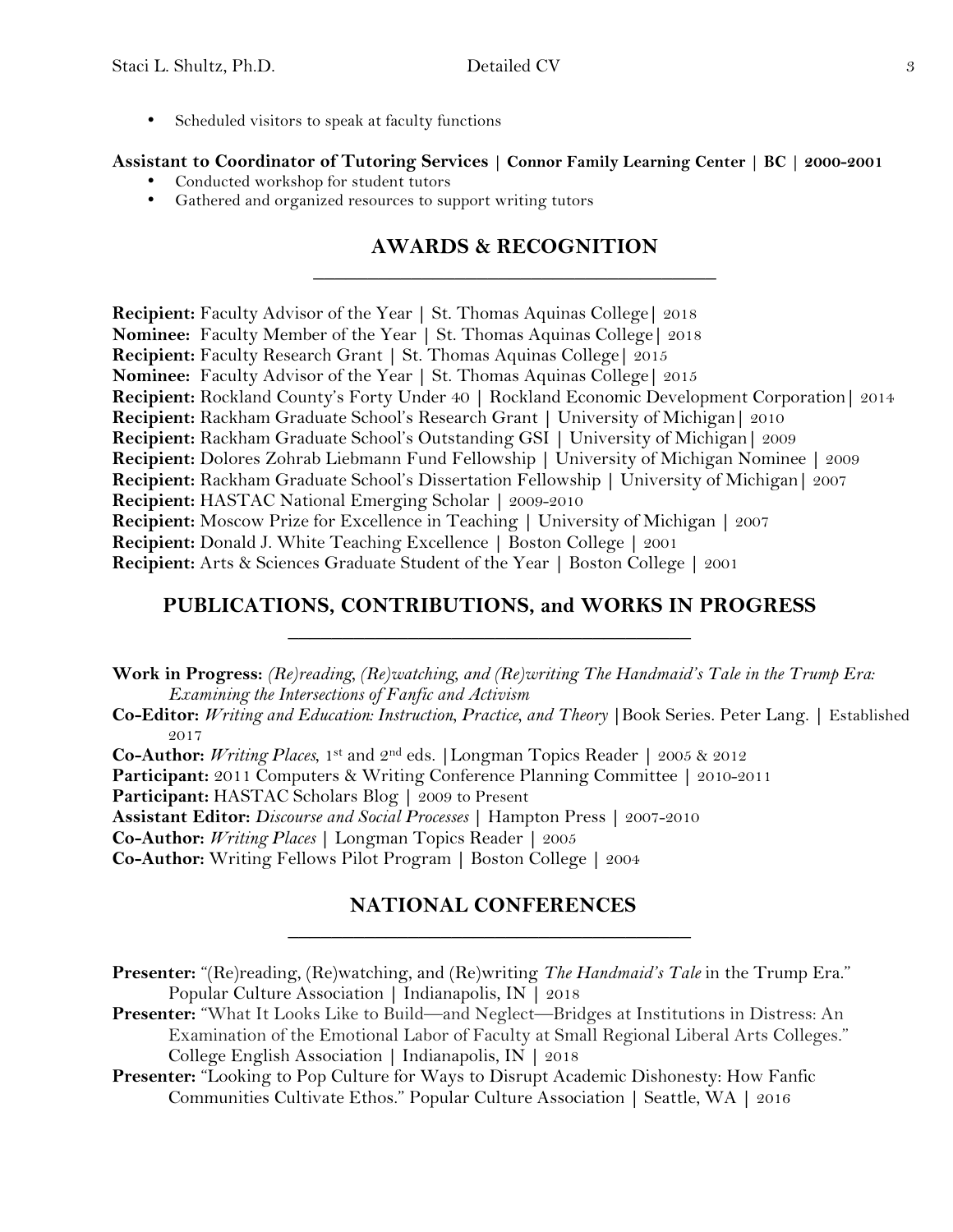- **Presenter:** "Finding Innovative Ways to Address a Culture of Plagiarism at a Small College." College English Association **|** Indianapolis, IN **|** 2015
- **Chair:** "Rhetoric, Composition and Popular Culture XI: Where, Why and How." Popular Culture Association **|** New Orleans, LA **|** 2015
- **Presenter:** "Teaching Critical Writing Skills and Creating A Critical Consciousness (Or Not) Through Writing About Food"**|** PCA/ACA **|** Chicago, IL **|** 2014
- **Presenter:** "Fan Fiction Profile Pages: Constructing Identities and Ideologies." Popular Culture Association **|** Washington, DC **|** 2013
- Presenter: "This Literacy Practice Brought to You By...: Sponsoring Online Fanfic Participation." CCCC **|** Louisville, KY **|** 2010
- **Presenter:** "Legitimizing and Marginalizing: How the Internet has Shaped Responses to Online Fan Communities and Practices." **|** CCCC **|** San Francisco **|** 2009
- **Presenter:** "Sponsoring and Traversing Digital Boundaries." **|** HASTAC **|** University of Illinois 2009
- **Participant:** "Sponsors of Literacies." **|** The Ohio State University Literacy Conference Dissertation Workshop **|** 2009
- **Presenter:** "Creating Civic-Minded Discourse in Online Communities Devoted to Eating Disorders." **|** AERA **|** New York City **|** 2008
- **Presenter:** "Locating Authority." **|** National Women's Studies Association **|** Oakland, CA **|** 2006
- **Chair:** "Language, Learning and Identity." **|** CCCC **|** Chicago **|** 2006
- **Presenter:** "Discussing Bodies Within and Beyond the Classroom: How Writers Negotiate Issues of Audience, Purpose, and Identity." **|** MASAL **|** Oakland University, MI **|** 2006
- **Presenter:** "Kind, Fun, Supportive, Assigns Too Much Work: The Rhetoric of Student Evaluations." **|** CCCC **|** San Francisco **|** 2005
- **Presenter:** "The Weight of Their Words: Why Composition and Issues of Place Matter for Students Who Experience Disordered Eating." **|** CCCC **|** San Antonio **|** 2004
- **Chair:** "The Possibilities of a Multicultural Classroom." **|** CCCC **|** New York City **|** 2003
- **Presenter:** "The Power of Ambiguity: Jodie Foster and the Implications of Sexually 'Passing' in Contemporary Hollywood." **|** NEMLA **|** Toronto, Canada **|** 2001

## **PRESENTATIONS & SPEAKING ENGAGEMENTS \_\_\_\_\_\_\_\_\_\_\_\_\_\_\_\_\_\_\_\_\_\_\_\_\_\_\_\_\_\_\_\_\_\_\_\_\_**

- **Co-Presenter:** "Cultivating Good Writing Practices Across the Curriculum." **|** Refresh Professional Development Workshops **|** STAC 2016
- **Panelist:** "Competing or Complementary Research Methods?: Between Humanities and the Social Sciences." **|** Faculty Retreat **|** STAC **|** 2015
- **Panelist:** "Creating *Agita*: Activism Through Narrative and Art." **|** Faculty Retreat **|** STAC **|** 2015
- **Co-Facilitator:** "Research Methods." **|** Refresh Professional Workshops. **|** STAC 2015
- **Co-Facilitator:** "Writing and Reading in a Non-English Course." **|** Refresh Professional Workshops. **|** STAC **|** 2015
- **Panelist:** "Green Farming and Sustainable Food" **|** Faculty Retreat **|** STAC **|** 2014
- **Co-Facilitator:** "Designing Syllabi" **|** EDWP Spring Orientations **|** U of M
- **Facilitator:** Practice Teaching Sessions **|** CRLT GSI Orientations **|** U of M
- **Co-Facilitator:** "Evaluating Student Writing" **|** CRLT GSI Orientations **|** U of M
- **GSI Speaker:** Undergraduate New Student Orientations **|** U of M
- **Facilitator:** "Getting Students Involved" **|** EDWP Colloquium Series **|** U of M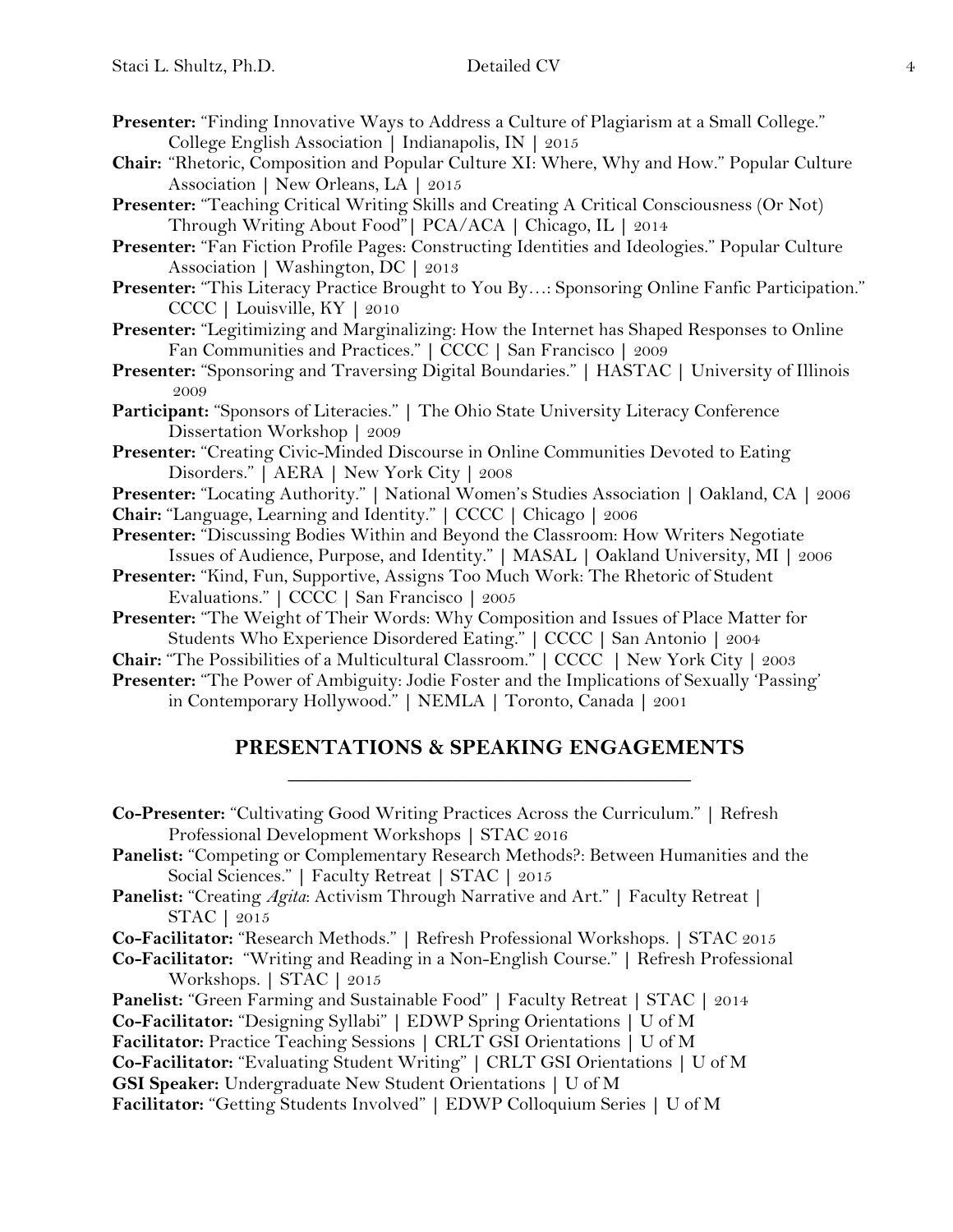**Guest Speaker:** "Advice for Incoming GSIs" **|** EDWP Orientations **|** U of M

**Guest Speaker:** Sweetland Writing Center Symposium **|** U of M

**Facilitator:** "Getting Started: GSIs Teaching Undergraduates" **|** CRLT GSI Orientations **|** U of M

**Co-Facilitator:** "Leading Class Discussions" **|** EDWP Colloquium Series **|** U of M

## **SERVICE TO ST. THOMAS AQUINAS COLLEGE \_\_\_\_\_\_\_\_\_\_\_\_\_\_\_\_\_\_\_\_\_\_\_\_\_\_\_\_\_\_\_\_\_\_\_\_\_**

**Member:** Faculty Affairs **|** Faculty Senate **|** St. Thomas Aquinas College **|** Fall 2017 to Present **Founding Coordinator:** Writing Instruction Team **|**St. Thomas Aquinas College **|** 2016 to Present **Founding Member:** Faculty Senate Task Force **|** St. Thomas Aquinas College **|**2016 to Present **Founding Member:** Transfer Student Task Force **|** St. Thomas Aquinas College **|**2015 to Present **Founding Member:** Arts & Prison Initiative **|**St. Thomas Aquinas College & Sullivan County Correctional Facility **|** 2015 to Present

**Member:** Behavioral Response and Intervention Team **|** St. Thomas Aquinas College **|** 2016 to Present

**Member:** Honors Program Committee **|** St. Thomas Aquinas College **|** 2015 to Present

**Co-Faculty Advisor:** Gender-Sexuality Alliance Club **|** St. Thomas Aquinas College **|** 2013 to Present

**Member:** General Education Curriculum Committee **|** St. Thomas Aquinas College **|**2012 to Present

**Member:** English Department Faculty Search **|** St. Thomas Aquinas College **|** 2012-2013

**Member:** Provost/VPAA Search **|** St. Thomas Aquinas College **|** 2014-2015

**Member:** Arts & Sciences Dean Search **|** St. Thomas Aquinas College **|** 2015-2016

**Participant:** School of Education Curriculum Grant **|** St. Thomas Aquinas College **|** Summer 2015

## **PROFESSIONAL AFFILIATIONS \_\_\_\_\_\_\_\_\_\_\_\_\_\_\_\_\_\_\_\_\_\_\_\_\_\_\_\_\_\_\_\_\_\_\_\_\_**

**Member:** National Council of Teachers of English (NCTE) **|** 2003 to Present **Member:** National Women's Studies Association (NWSA) **|** 2008 to Present **Member:** Modern Language Association (MLA) **|** 2009 to Present **Faculty Sponsor:** Humanities, Arts, Sciences, Technology Advanced Collaboratory (HASTAC) **|** 2009-2014 **Co-founder:** Digital Media Studies Group **|** U of M **|** 2009-2010 **Grader:** Sweetland Writing Center **|** U of M**|** Summer 2009 **Co-Facilitator:** Chalk & Cheese **|** JPEE **|** U of M **|** 2007-2008 **Member:** Language & Rhetorical Studies Workshop **|** U of M **|** 2005-2009 **Member:** Academic Textbook Review Committee **|** U of M **|** 2005-2006 **Faculty Facilitator:** Intersections Project Halftime Student Retreats **|** BC **|** 2004-2005 **Grad Student Representative:** English Department **|** BC **|**2000-2001 **Faculty Advisor:** College of Arts & Sciences **|** BC **|** 2003-2005

## **PROFESSIONAL DEVELOPMENT \_\_\_\_\_\_\_\_\_\_\_\_\_\_\_\_\_\_\_\_\_\_\_\_\_\_\_\_\_\_\_\_\_\_\_\_\_**